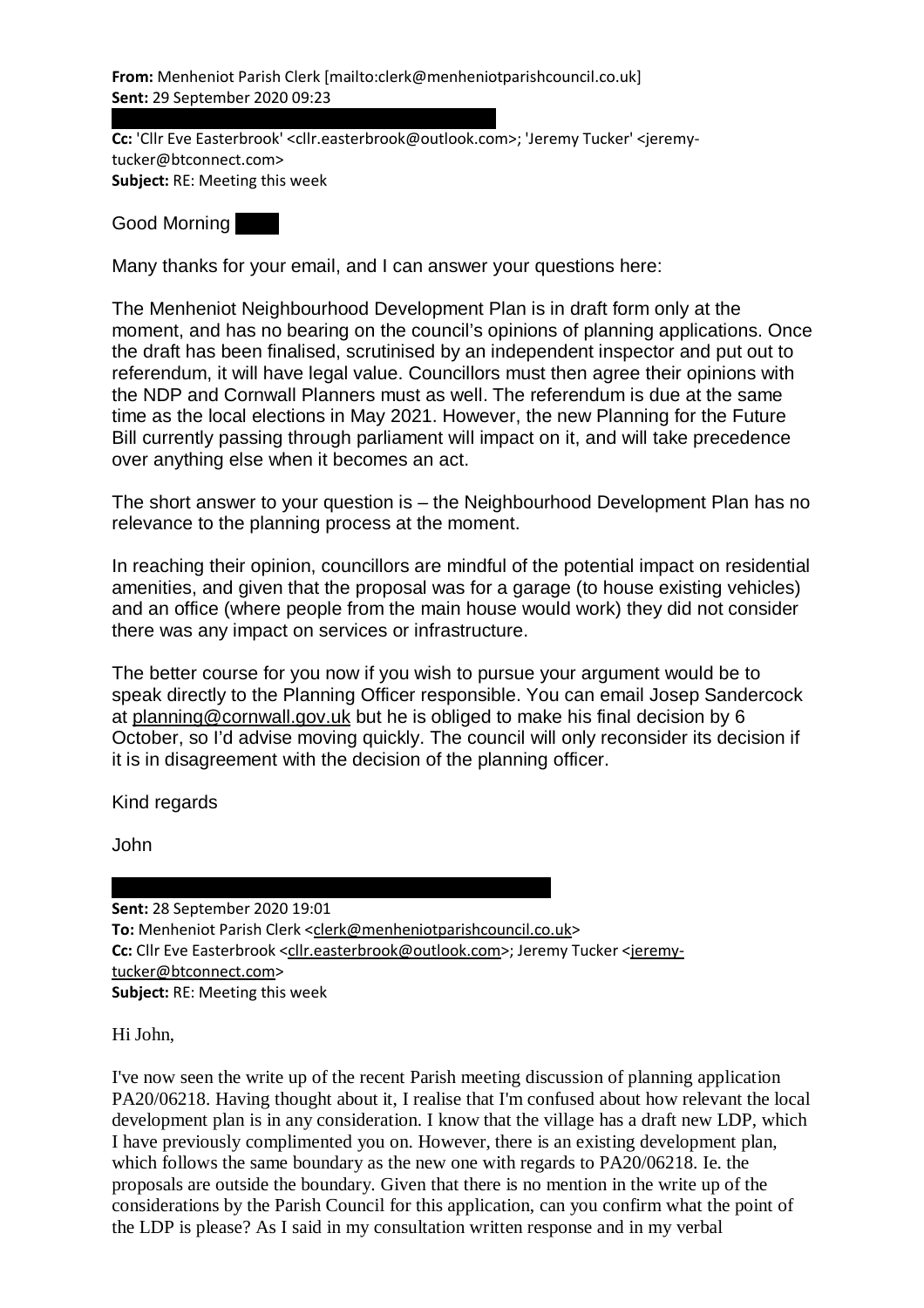representation to the meeting, surely a proposal sat outside the boundary should be considered with more care than one within the boundary - specifically the impact on services and infrastructure as well how well it complies with the relevant policies, principles and priorities?

Regards and thanks

Pete

------ Original Message ------ From: "Menheniot Parish Clerk" <clerk@menheniotparishcouncil.co.uk>

To: phoneme1@btinternet.com Cc: "Jeremy Tucker" <jeremy-tucker@btconnect.com>; "Cllr Eve Easterbrook" <cllr.easterbrook@outlook.com> Sent: Tuesday, 15 Sep, 20 At 08:52 Subject: RE: Meeting this week

Good Morning

Councillors are sent full details of all agenda matters in advance of any public meeting in order to prepare themselves for decision making. However, I am unable to confirm to what level and in what depth councillors will have prepared for the meeting.

Kind regards

John

 $\mathcal{F}_{\mathcal{F}}$  from: phonemetric phonemetric  $p$ Sent: 14 September 2020 13:57 To: Menheniot Parish Clerk <clerk@menheniotparishcouncil.co.uk> Subject: RE: Meeting this week

That's great, thanks John. Can I take it that the Council will have read the application and responses before the meeting?

Regards

Pete

On 14 Sep 2020 12:24, Menheniot Parish Clerk <clerk@menheniotparishcouncil.co.uk> wrote:

## Good Morning

Thank you for asking to take part in our virtual meeting. Although this is not the first time that the council has met in virtual format, the rules and procedures that apply to a public meeting are maintained. I'm attaching a short guide to council meetings – the important part is on page 3 (public participation).

This means that the Chair will invite you to speak at the start of the meeting, and you have a maximum of three minutes to speak or ask questions. The Chair can decide to extend this period at his discretion – but best practice advice is that because of the restrictions imposed by not being able to see each other (not being able to see reactions or body language) the time limit should be enforced.